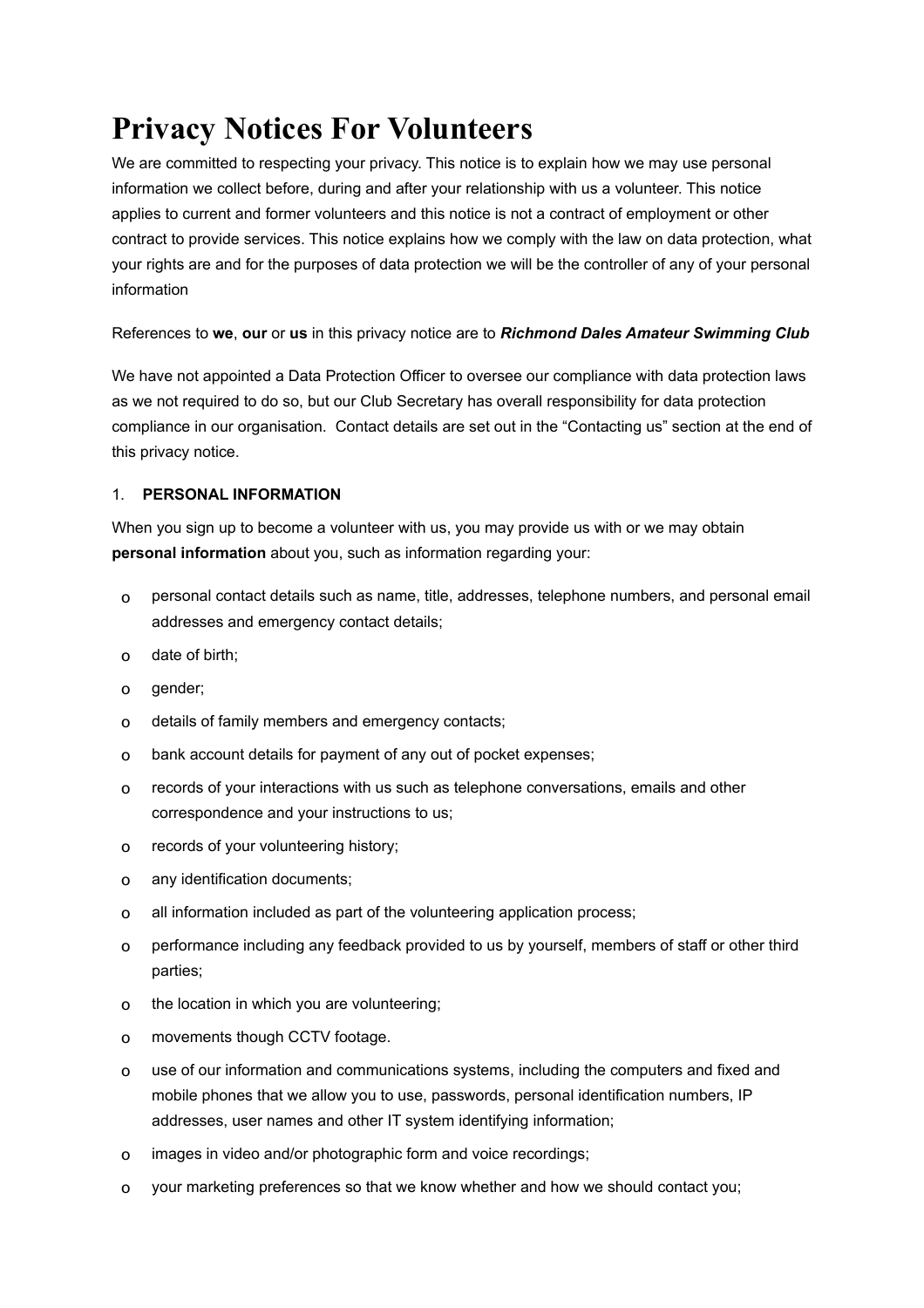## 2. **SPECIAL CATEGORIES OF PERSONAL INFORMATION**

We may also collect, store and use the following "**special categories**" of more sensitive personal information regarding you:

- o information about your race or ethnicity, religious beliefs and sexual orientation;
- o information about your health, including any medical condition, health and sickness records, medical records and health professional information; and
- o biometric information about you, for example fingerprints, retina scans.

We may not collect all of the above types of special category information about you. In relation to the special category personal data that we do process we do so on the basis that:

- o the processing is necessary for reasons of substantial public interest, on a lawful basis;
- o it is necessary for the establishment, exercise or defence of legal claims;
- o it is necessary for the purposes of carrying out the obligations and exercising our or your rights in the field of employment and social security and social protection law; or
- o based on your explicit consent.

In the table below, we refer to these as the "special category reasons for processing of your personal data".

We may also collect criminal records information from you. For criminal records history we process it on the basis of legal obligations or based on your explicit consent.

# 3. **WHERE WE COLLECT YOUR INFORMATION**

We typically collect personal information about our volunteers through the application process, directly from you. We may sometimes collect additional information from third parties including former clubs or other organisations you may have volunteered for or via background check agencies. We will also collect additional personal information throughout the period of you volunteering for us and when you make a query and/or complaint or when you correspond with us by phone, e-mail or in some other way

We also may collect personal information about you from any third party references you provide as part of the application process for becoming a volunteer or from any feedback provided to us about your performance as a volunteer.

If you are providing us with details of referees, next of kin, beneficiaries, family members and emergency contacts they have a right to know and to be aware of how what personal information we hold about them, how we collect it and how we use and may share that information. Please share this privacy notice with those of them whom you feel are sufficiently mature to understand it. They also have the same rights as set out in the "**Your rights in relation to personal information**" section below.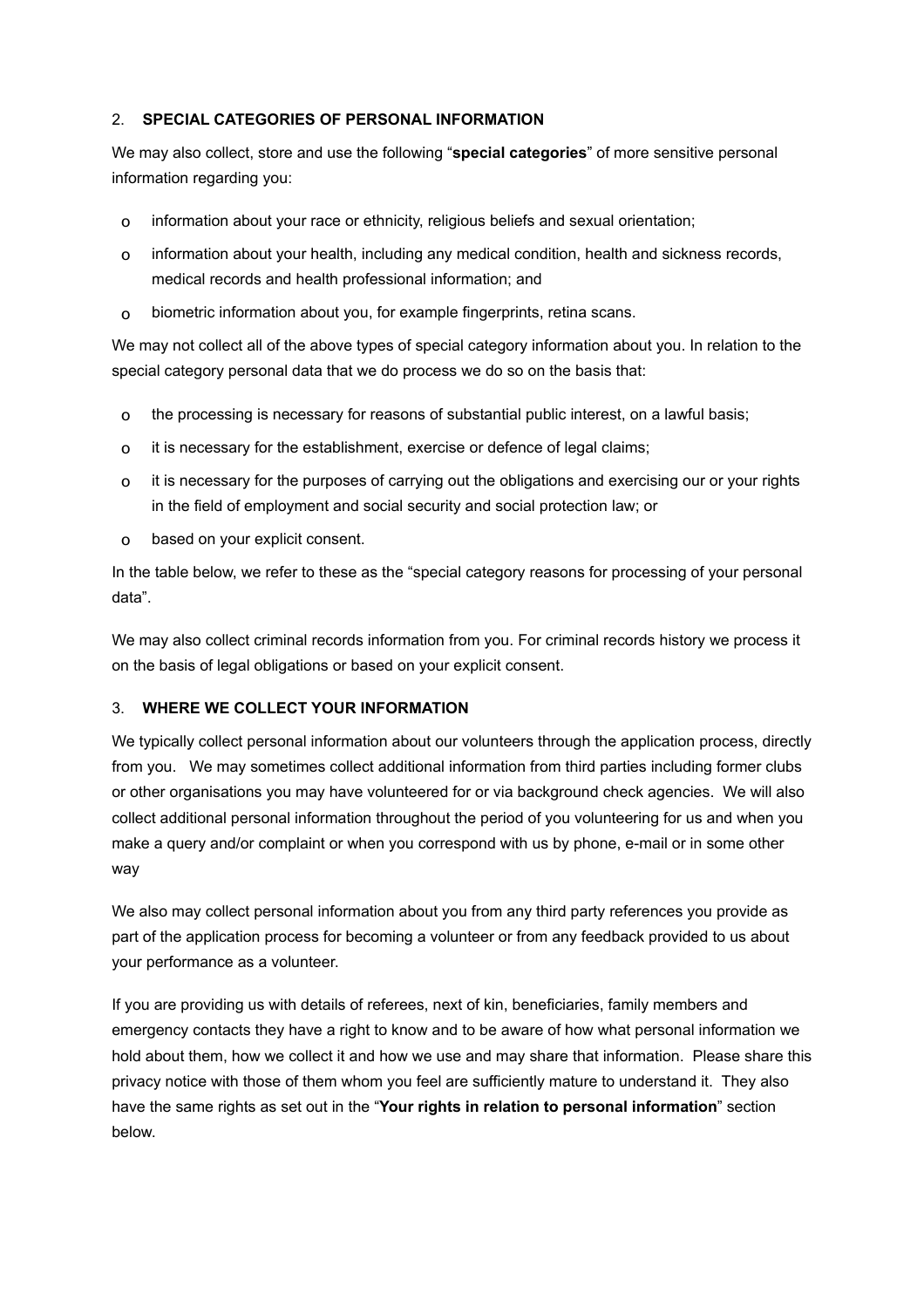## 4. **USES MADE OF YOUR PERSONAL INFORMATION**

The table below describes the main purposes for which we process your personal information, the categories of your information involved and our lawful basis for being able to do this.

| <b>Purpose</b>                                                                                                                                                                                                              | <b>Personal information</b><br>used                                                                                                                                            | <b>Lawful basis</b>                                                                                       |  |  |
|-----------------------------------------------------------------------------------------------------------------------------------------------------------------------------------------------------------------------------|--------------------------------------------------------------------------------------------------------------------------------------------------------------------------------|-----------------------------------------------------------------------------------------------------------|--|--|
| Non- 'special categories' of Personal Information                                                                                                                                                                           |                                                                                                                                                                                |                                                                                                           |  |  |
| <b>Making a decision about</b><br>your appointment as a<br>volunteer and managing the<br>appointment process                                                                                                                | All the personal<br>information we collect<br>from you as part of the<br>application process.<br>Records of volunteering<br>history.<br>Referee details and any<br>references. | We need this information to be able to<br>perform and administer your contract<br>with us as a volunteer. |  |  |
| To produce and maintain<br>our website and any<br>external marketing<br>campaigns in order to<br>promote volunteer<br>opportunities and to<br>recognise the value created<br>by our volunteers across<br>the sports network | Images in video and/or<br>photographic form and<br>voice recordings                                                                                                            | Where you have given us your<br>consent to do so.                                                         |  |  |
| Paying you for any out of<br>pocket expenses                                                                                                                                                                                | Transaction and payment<br>information.                                                                                                                                        | We need this information to make any<br>out-of-pocket expense payments to<br>you.                         |  |  |
| Assessing experience for a<br>particular role or task                                                                                                                                                                       | Records of your<br>volunteering history.<br>All information included as<br>part of the volunteering<br>application process.                                                    | We have a legitimate business interest<br>to ensure that our volunteers are<br>suitable for the role.     |  |  |
| Complying with health and<br>safety obligations                                                                                                                                                                             | Movements though CCTV<br>footage.                                                                                                                                              | We have a legal obligation to comply<br>with Health and Safety laws.                                      |  |  |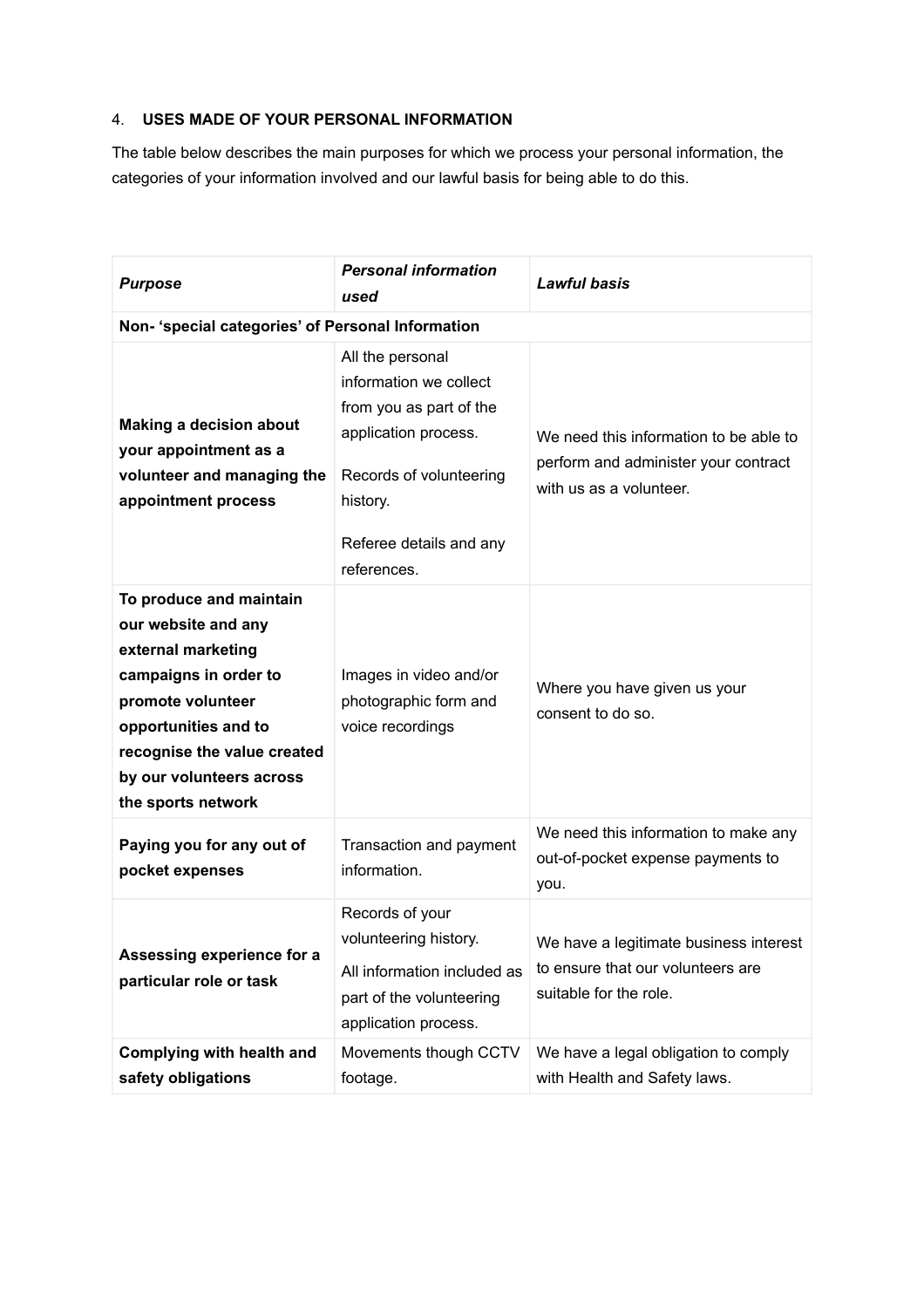| Dealing with legal disputes<br>involving you, or any other<br>volunteers, including<br>accidents                                                                                                                                                                                                                                                       | All non-'special<br>categories' of personal<br>information                                                                                                                           | We have a legitimate business interest<br>to ensure that all legal claims are<br>managed effectively.<br>We also have a legal obligation to<br>report any accidents at a workplace in<br>accordance with health and safety<br>laws. |
|--------------------------------------------------------------------------------------------------------------------------------------------------------------------------------------------------------------------------------------------------------------------------------------------------------------------------------------------------------|--------------------------------------------------------------------------------------------------------------------------------------------------------------------------------------|-------------------------------------------------------------------------------------------------------------------------------------------------------------------------------------------------------------------------------------|
| For the purposes of<br>ensuring the security of our<br>systems and information as<br>well as member/customer<br>information                                                                                                                                                                                                                            | Movements though CCTV<br>footage.<br>Use of our information<br>and communications<br>systems, including the<br>computers and fixed and<br>mobile phones that we<br>allow you to use. | We have a legitimate business interest<br>in ensuring our systems are secure.                                                                                                                                                       |
| To prevent and detect<br>criminal or improper acts                                                                                                                                                                                                                                                                                                     | Identification documents                                                                                                                                                             | We may have a legal obligation to do<br>so, otherwise we have a legitimate<br>business interest to protect our<br>organisation against criminal or<br>improper acts.                                                                |
| <b>Storage of records relating</b><br>to you and also records<br>relating to our organisation                                                                                                                                                                                                                                                          | All non-'special<br>categories' of personal<br>information                                                                                                                           | We need this information to be able to<br>fulfil our contract with you.                                                                                                                                                             |
| To send you information we<br>think you might find useful<br>or which you have<br>requested from us,<br>including our newsletters,<br>information about<br>volunteering opportunities<br>and other ways of<br>supporting our organisation<br>or the sport, provided you<br>have indicated that you are<br>happy to be contacted for<br>these purposes. | Personal contact details<br>such as name, title, email<br>addresses and telephone<br>numbers                                                                                         | Where you have given us your<br>consent to do so.                                                                                                                                                                                   |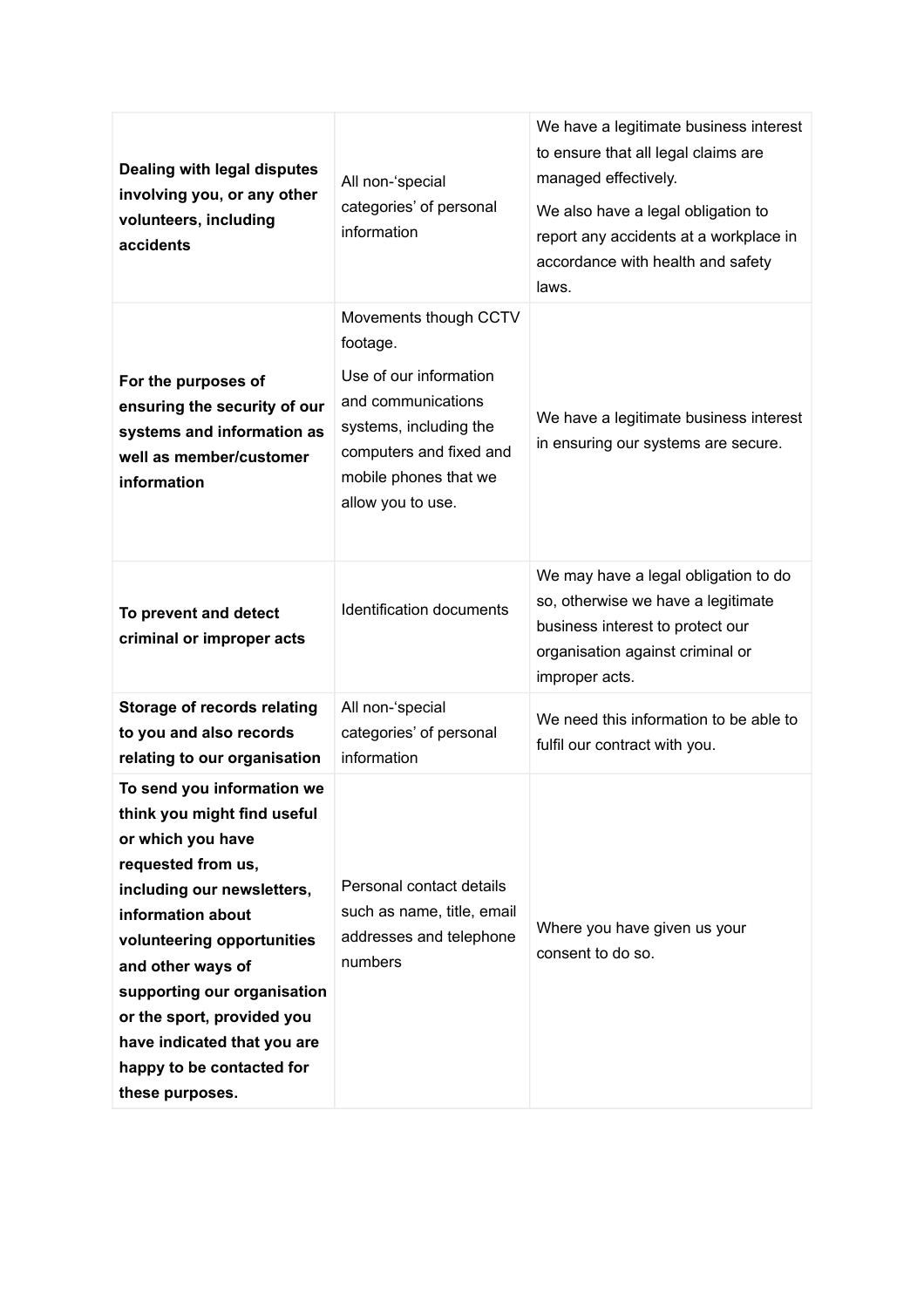| To arrange and administer<br>your attendance at an event<br>you have volunteered for                                                                                                                                          | Personal contact details.<br>Details of family members<br>and emergency contacts.                                                                                   | This is necessary to enable us to<br>register you on to and properly<br>manage and administer your<br>attendance at the event.                                                             |  |  |
|-------------------------------------------------------------------------------------------------------------------------------------------------------------------------------------------------------------------------------|---------------------------------------------------------------------------------------------------------------------------------------------------------------------|--------------------------------------------------------------------------------------------------------------------------------------------------------------------------------------------|--|--|
| For the purposes of equal<br>opportunities monitoring                                                                                                                                                                         | Name, title, date of birth;<br>gender, location of<br>volunteering.                                                                                                 | We may have a legal obligation to do<br>so and we have a legitimate interest in<br>doing so to make sure our<br>organisation is offering fair<br>volunteering opportunities to everyone.   |  |  |
| To assess your<br>performance as a volunteer                                                                                                                                                                                  | Performance including<br>any feedback provided to<br>us by yourself, members<br>of staff or other third<br>parties.                                                 | We have a legitimate interest to<br>ensure your suitability for any future<br>volunteering roles and to ensure that<br>your volunteering experience with us is<br>positive and worthwhile. |  |  |
| 'Special categories' of Personal Information and Criminal Records                                                                                                                                                             |                                                                                                                                                                     |                                                                                                                                                                                            |  |  |
| Storage of records relating<br>to you and also records<br>relating to our organisation.                                                                                                                                       | All 'special categories' of<br>personal information.                                                                                                                | We process special category personal<br>data on the basis of the "special<br>category reasons for processing of<br>your personal data" referred to in<br>section 2 above.                  |  |  |
| For drug and alcohol<br>testing and to assess your<br>suitability for any activities<br>or events we host.                                                                                                                    | Information about your<br>health, including any<br>medical condition, health<br>and sickness records,<br>medical records and<br>health professional<br>information. | We process special category personal<br>data on the basis of the "special<br>category reasons for processing of<br>your personal data" referred to in<br>section 2 above.                  |  |  |
| To use information about<br>your physical or mental<br>health (including any<br>injuries) or disability status,<br>to ensure your health and<br>safety and to provide<br>appropriate adjustments to<br>our sports facilities. | Information about your<br>health, including any<br>medical condition, health<br>and sickness records,<br>medical records and<br>health professional<br>information. | We process special category personal<br>data on the basis of the "special<br>category reasons for processing of<br>your personal data" referred to in<br>section 2 above.                  |  |  |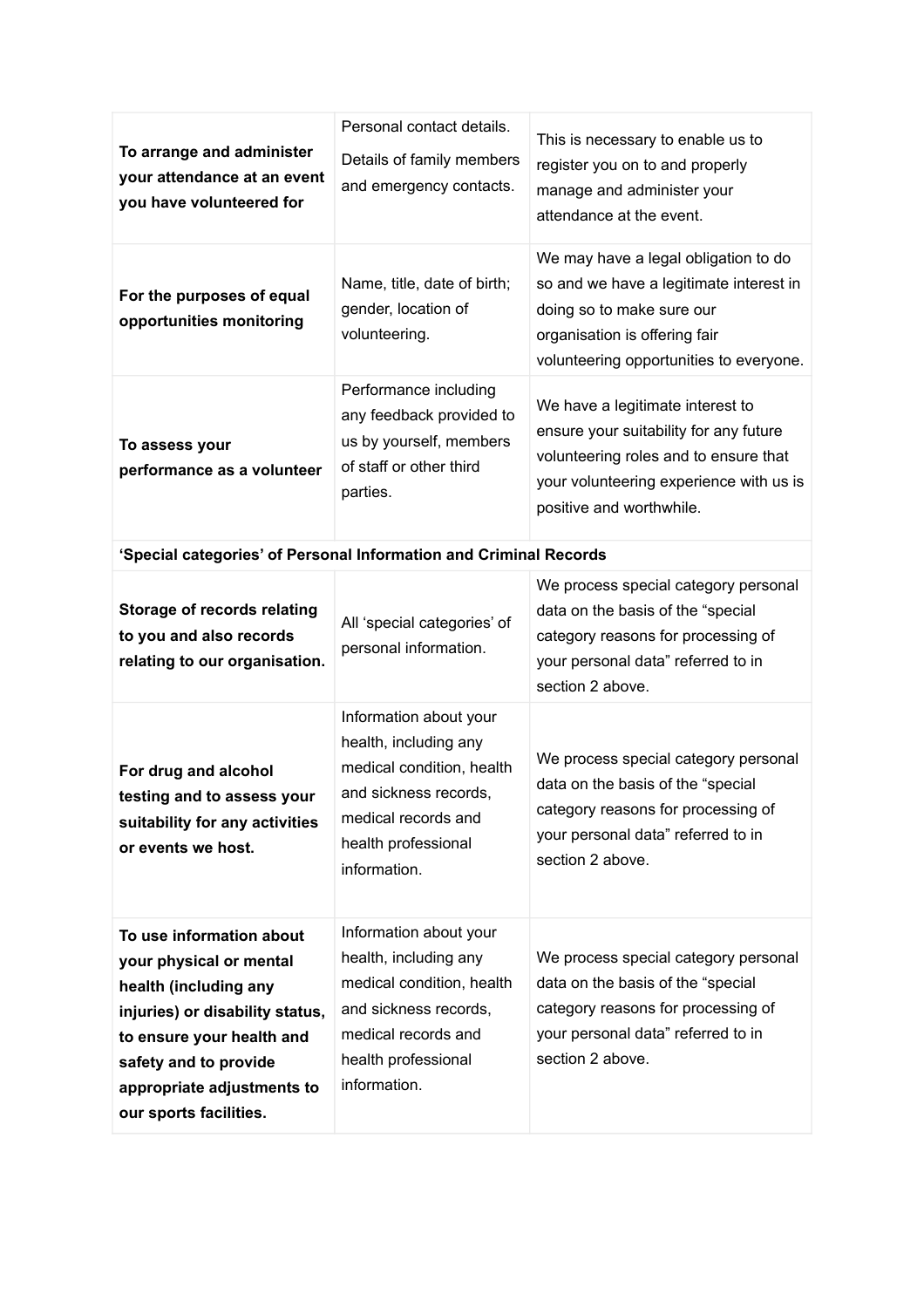**To comply with legal obligations, for example, regarding people working with children or vulnerable adults to comply with our safeguarding requirements** 

Information about your criminal convictions and offences.

For criminal records history we process it on the basis of legal obligations or based on your explicit consent.

For some of your personal information you will have a legal, contractual or other requirement or obligation for you to provide us with your personal information. If you do not provide us with the requested personal information we may not be able to admit you as a volunteer or we may not be able to properly perform our arrangements with you or comply with legal obligations and we may have to terminate your position as a volunteer. For other personal information you may not be under an obligation to provide it to us, but if you do not provide it then we may not be able to properly perform our arrangements with you as a volunteer.

Where you have given us your consent to use your personal information in a particular manner, you have the right to withdraw this consent at any time, which you may do by contacting us as described in the "**Contacting us**" section below.

Please note however that the withdrawal of your consent will not affect any use of the data made before you withdrew your consent and we may still be entitled to hold and process the relevant personal information to the extent that we are entitled to do so on bases other than your consent. Withdrawing consent may also have the same effects as not providing the information in the first place, for example we may no longer be able to provide certain benefits to you as a volunteer.

#### 5. **DIRECT MARKETING**

We may contact you by email of any club merchandise sales or club fundraising activities.

#### 6. **DISCLOSURE OF YOUR PERSONAL INFORMATION**

We share personal information with the following parties:

- o **Any party approved by you**.
- o **To any governing bodies or regional bodies for the sports covered by our club**: to allow them to properly administer the sports on a local, regional and national level.
- o **Our Commercial Partners**: for the purposes of providing you with information on any tickets, special offers, opportunities, products and services and other commercial benefits provided by our commercial partners where you have given your express consent for us to do so
- o **The Government or our regulators:** where we are required to do so by law or to assist with their investigations or initiatives.
- o **Police, law enforcement and security services**: to assist with the investigation and prevention of crime and the protection of national security.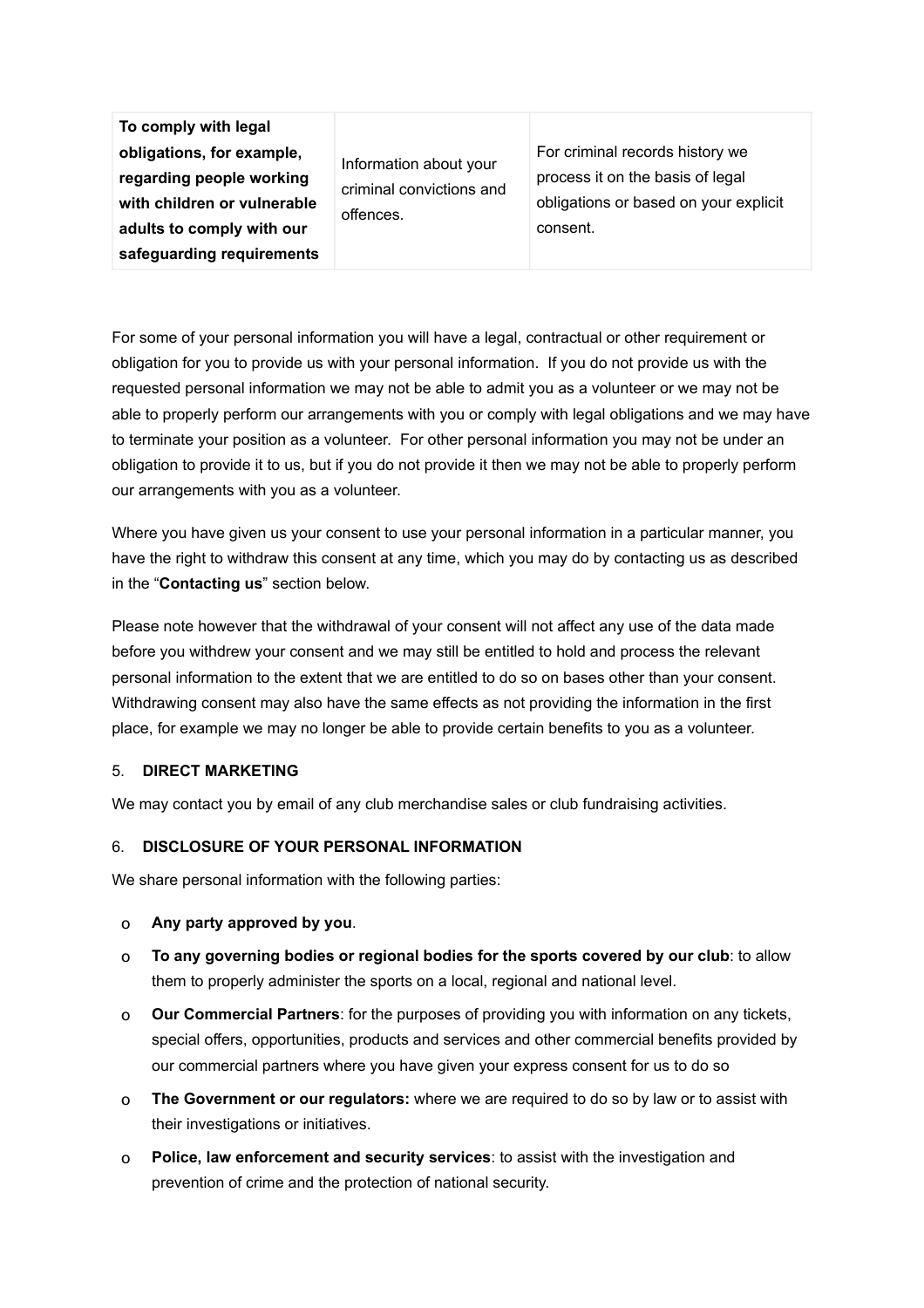- o Providing references to future employers or organisations you may wish to volunteer for.
- o **Our affiliated clubs/NGBs or charities:** for the purposes of providing you with information on any further volunteering opportunities where you have given your express consent to do so.

We do not disclose personal information to anyone else except as set out above.

## 7. **TRANSFERRING YOUR PERSONAL INFORMATION INTERNATIONALLY**

The personal information we collect may be transferred to and stored in countries outside of the UK and the European Union. Some of these jurisdictions require different levels of protection in respect of personal information and, in certain instances, the laws in those countries may be less protective than the jurisdiction you are typically resident in. We will take all reasonable steps to ensure that your personal information is only used in accordance with this privacy notice and applicable data protection laws and is respected and kept secure and where a third party processes your data on our behalf we will put in place appropriate safeguards as required under data protection laws. For further details please contact us by using the details set out in the "**Contacting us**" section below.

# 8. **HOW LONG DO WE KEEP PERSONAL INFORMATION FOR?**

The duration for which we retain your personal information will differ depending on the type of information and the reason why we collected it from you. However, in some cases personal information may be retained on a long-term basis: for example, personal information that we need to retain for legal purposes will normally be retained in accordance with usual commercial practice and regulatory requirements. Generally, where there is no legal requirement we retain all physical and electronic records for a period of 12 months (if you are currently volunteering with us, this may be for 12 months years after you last volunteered for us). Exceptions to this rule are:

- o CCTV records which are held for no more than [30 days] unless we need to preserve the records for the purpose of prevention and detection of crime; and
- o Information that may be relevant to personal injury claims may be retained until the limitation period for those types of claims has expired. For personal injury claims this can be an extended period as the limitation period might not start to run until a long time after you have volunteered for us.

## 9. **YOUR RIGHTS IN RELATION TO PERSONAL INFORMATION**

You have the following rights in relation to your personal information:

- the right to be informed about how your personal information is being used;
- the right to access the personal information we hold about you:
- the right to request the correction of inaccurate personal information we hold about you;
- the right to request the erasure of your personal information in certain limited circumstances;
- the right to restrict processing of your personal information where certain requirements are met;
- the right to object to the processing of your personal information;